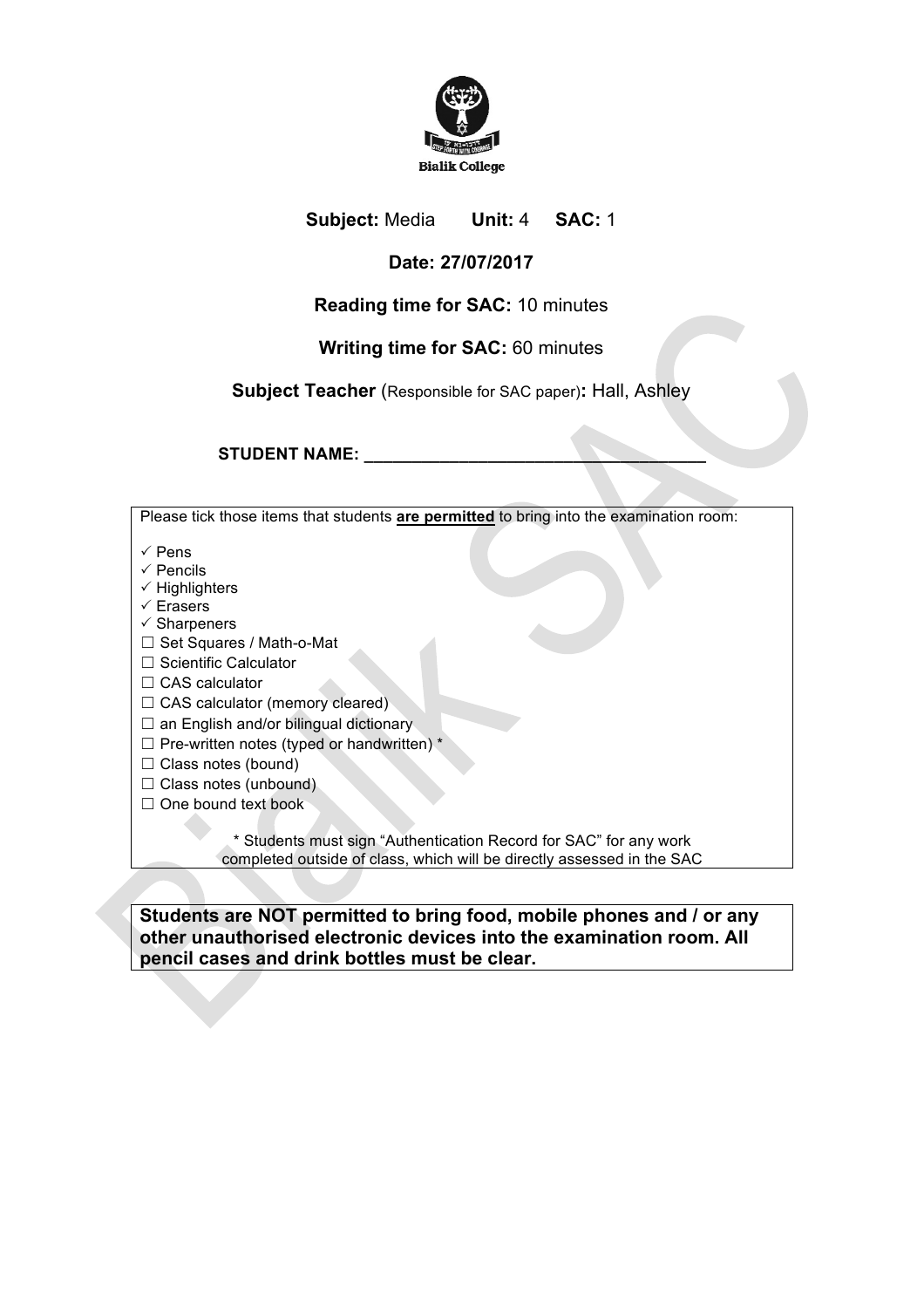This page has been intentionally left blank.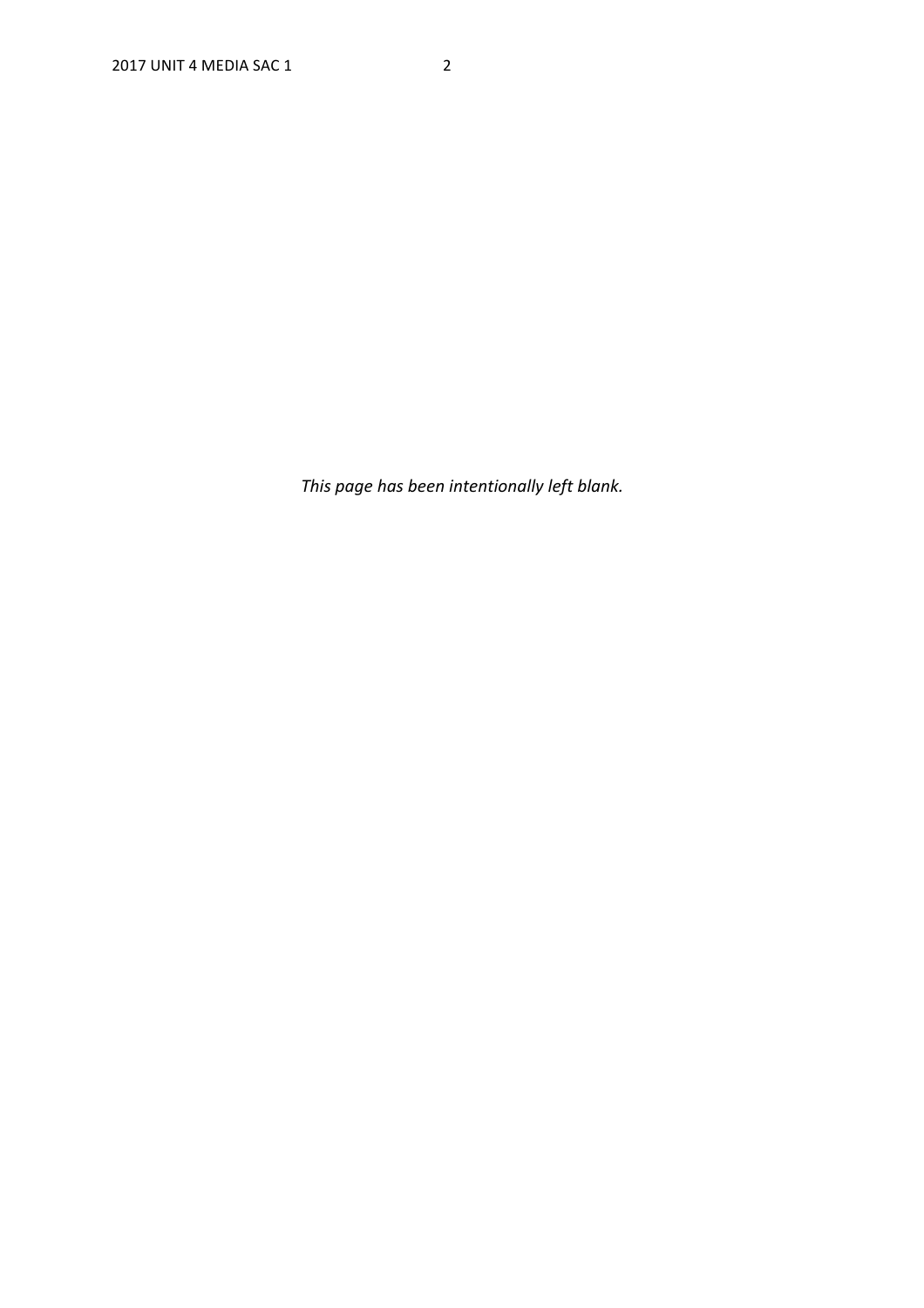# **SECTION A - Short-answer questions (35 marks)**

Name the texts that you studied for 'Media Texts and Society's Values' and the year of their release.

**Question 1 (1 marks)** Define the term 'oppositional value'.

**Question 2 (2 marks)** 

Describe one emerging value in one text you studied this year.

#### **Question 3 (2 marks)**

Outline how another text that you studied this year reflects a dominant or oppositional value.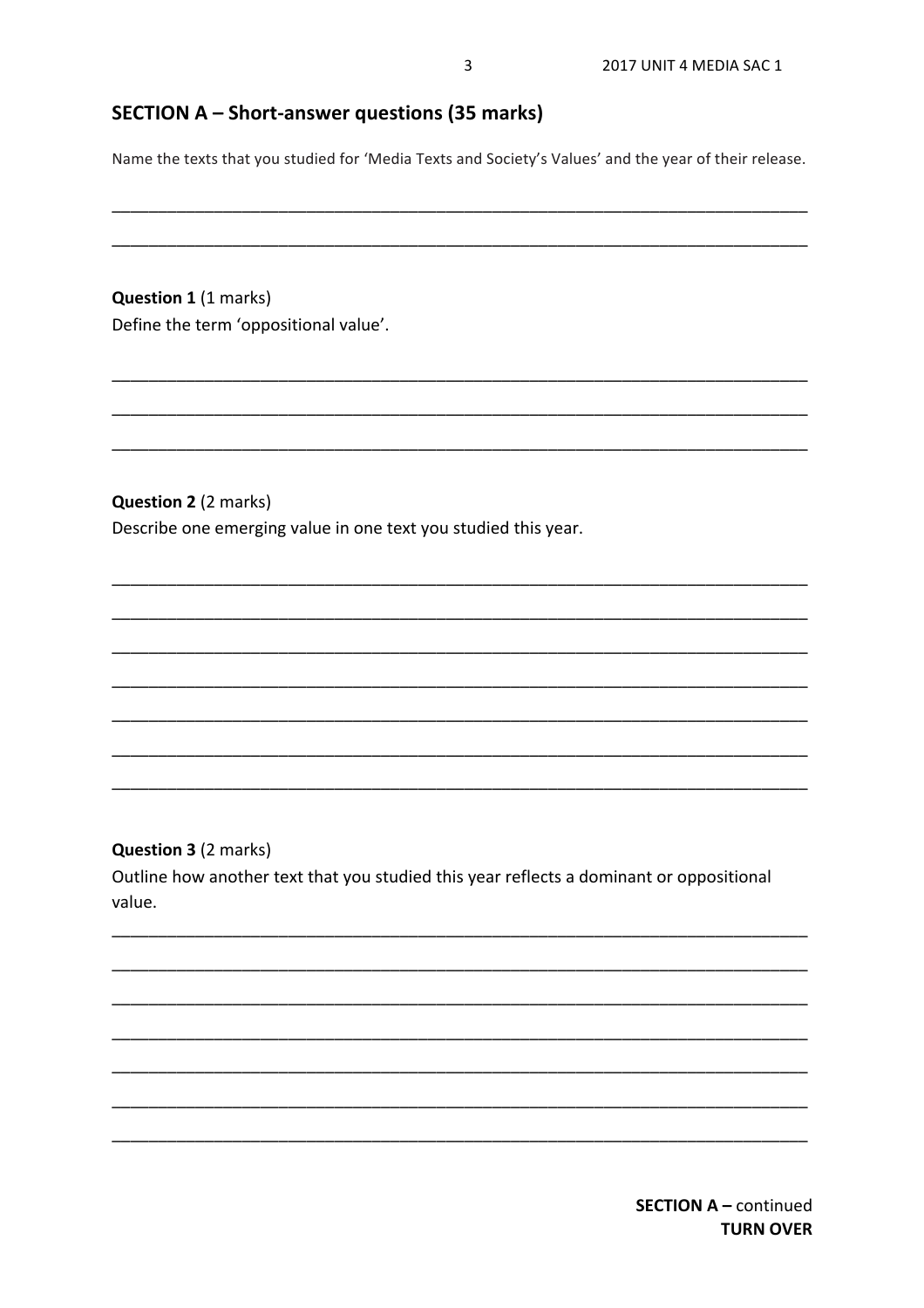## **Question 4 (6 marks)**

Discuss how a discourse/social issue has evolved over time. In your response compare representations from two or more media texts.

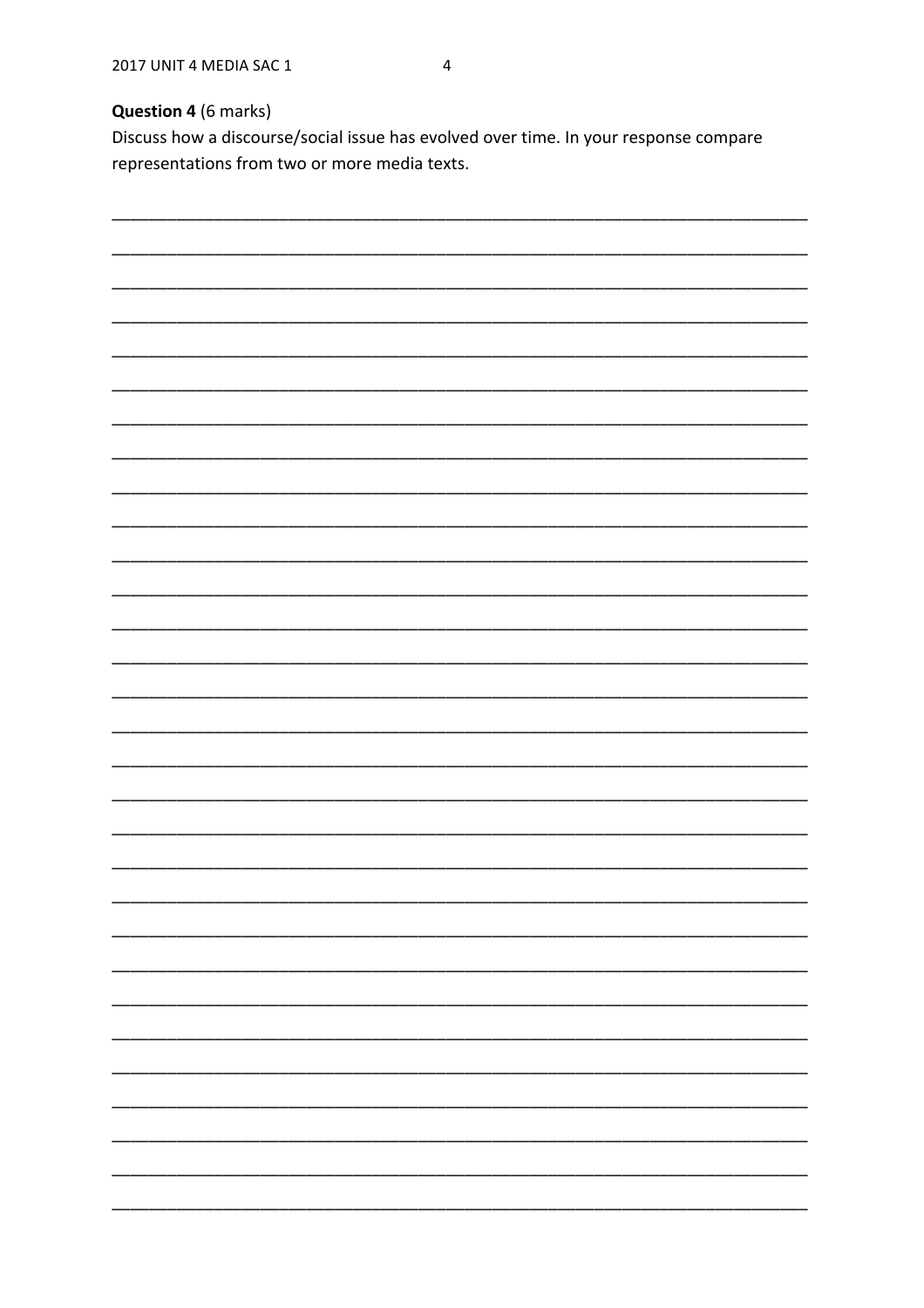**SECTION A - continued** 

### **Question 5 (6 marks)**

Discuss one representation from one text that you have studied this year. You must make specific reference to the society in which the representation was constructed.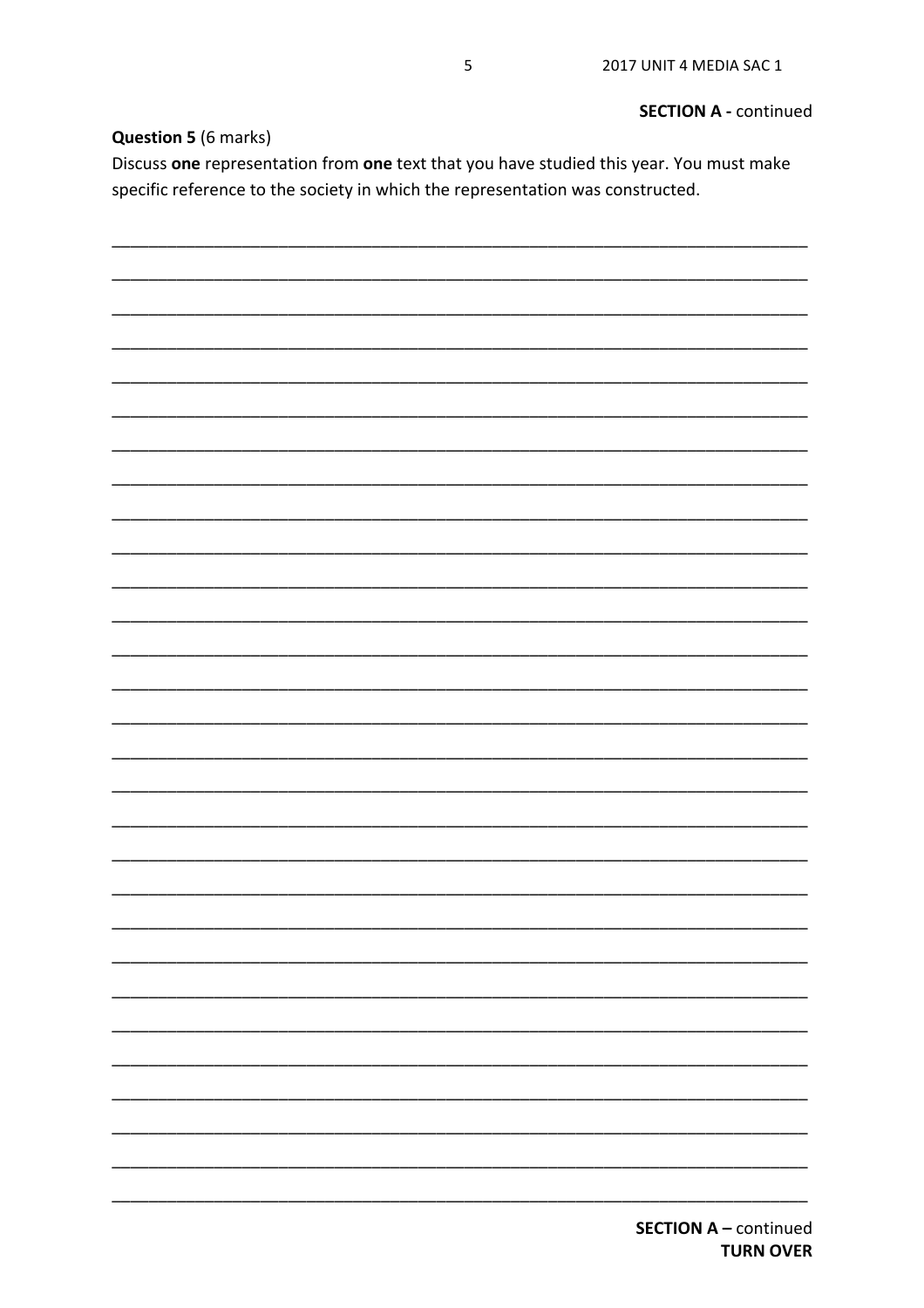Referencing two texts you studied this year, discuss how media representations were constructed to reflect an idea, attitude, value or discourse.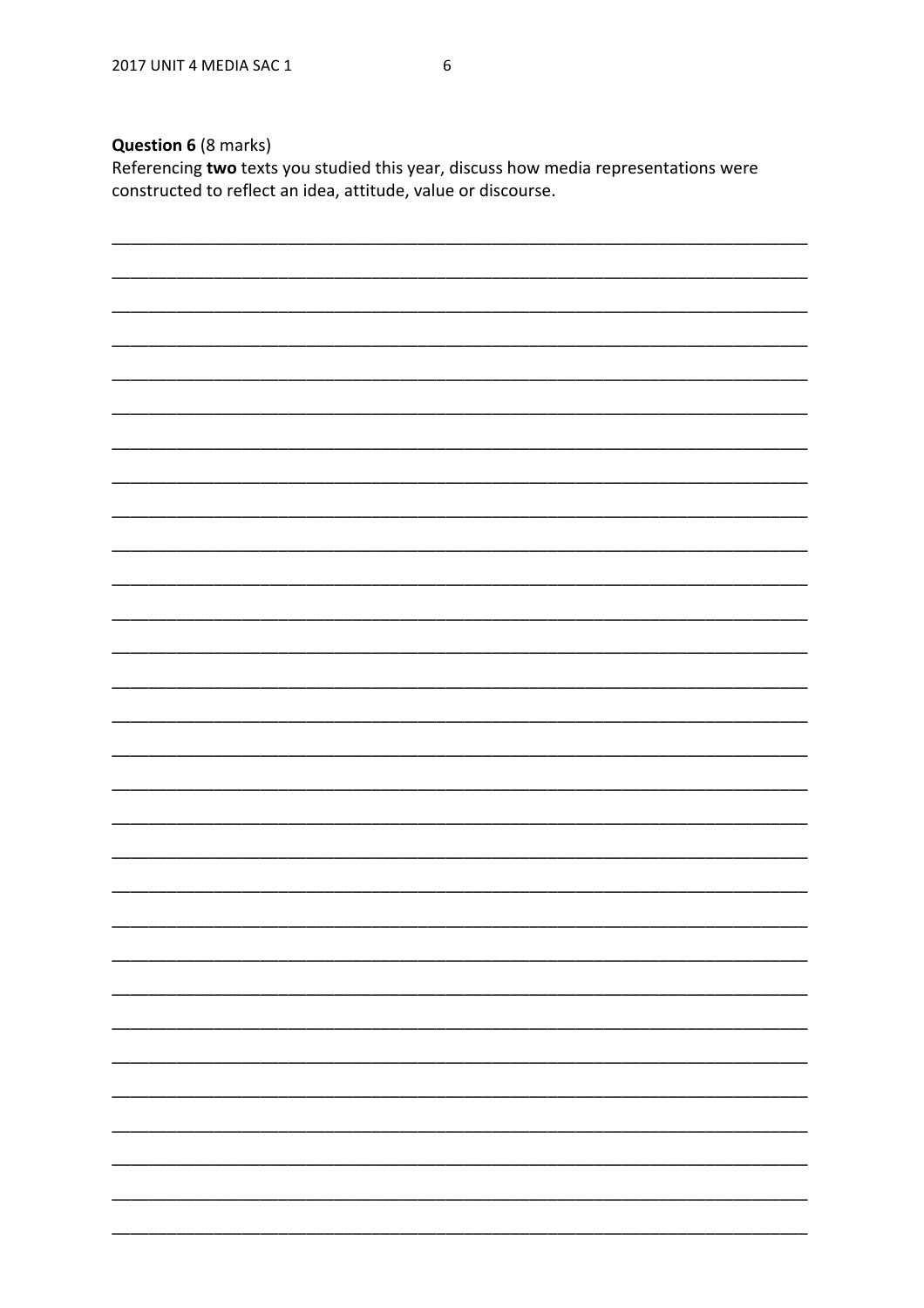| <b>SECTION A - continued</b>  |
|-------------------------------|
|                               |
|                               |
|                               |
|                               |
|                               |
|                               |
|                               |
|                               |
|                               |
|                               |
|                               |
|                               |
|                               |
|                               |
|                               |
|                               |
|                               |
|                               |
|                               |
| ۰.                            |
|                               |
| Ξ.                            |
| $\overline{\phantom{0}}$      |
| $\overline{\phantom{0}}$      |
| Ξ.                            |
| Ξ.                            |
|                               |
| -<br>$\overline{\phantom{0}}$ |
| $\overline{\phantom{0}}$      |
|                               |

 $\qquad \qquad$ 

 $\overline{\phantom{a}}$ 

 $\frac{1}{1}$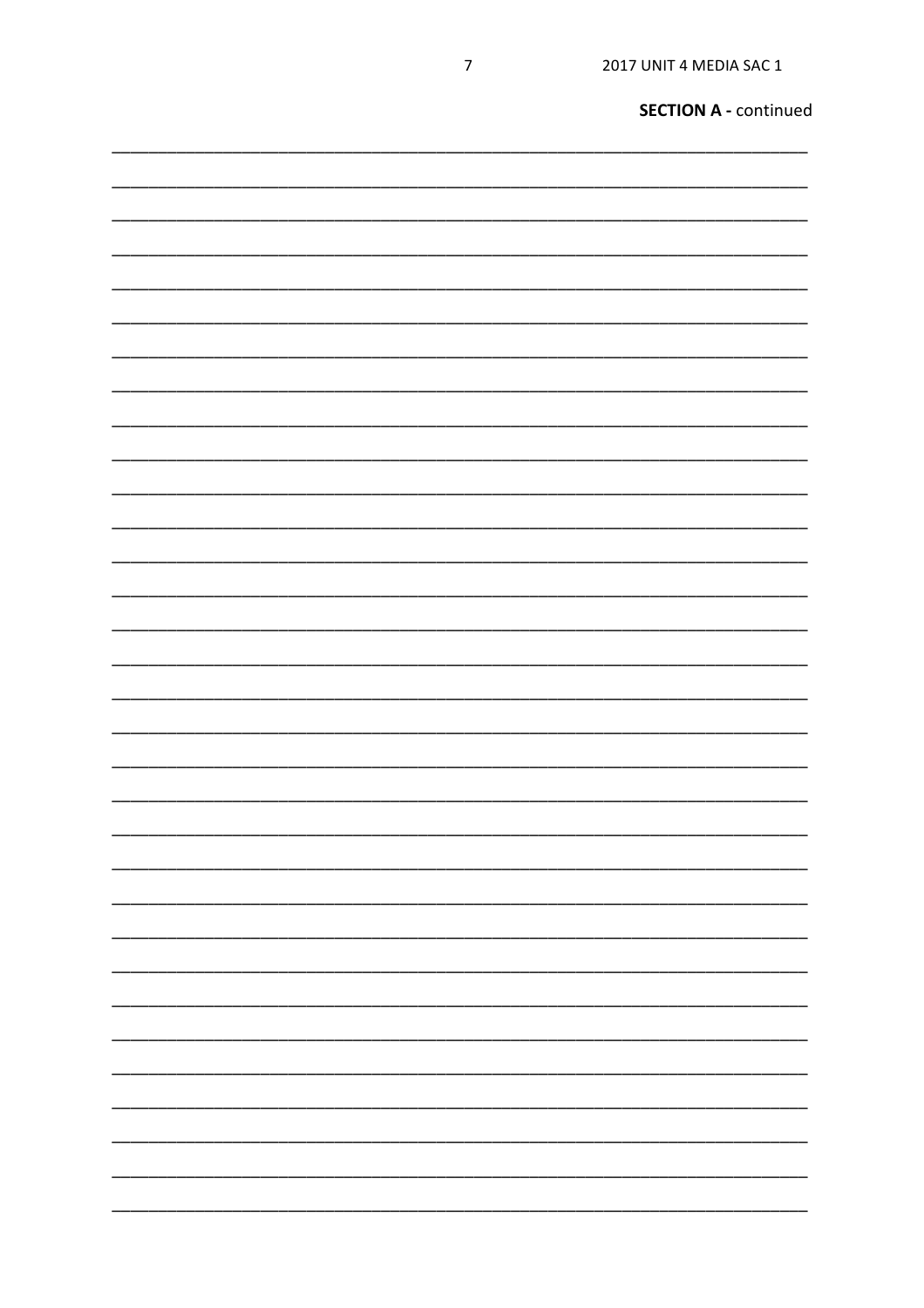### **Question 7 (10 marks)**

Discuss in detail the link between emerging and dominant or oppositional and dominant social values as reflected in at least two texts you studied this year and how they presented a discourse or a social issue. In your response you should discuss:

- The tension between the values
- How the values are represented
- How the values reflect the society/ies in which they were produced.

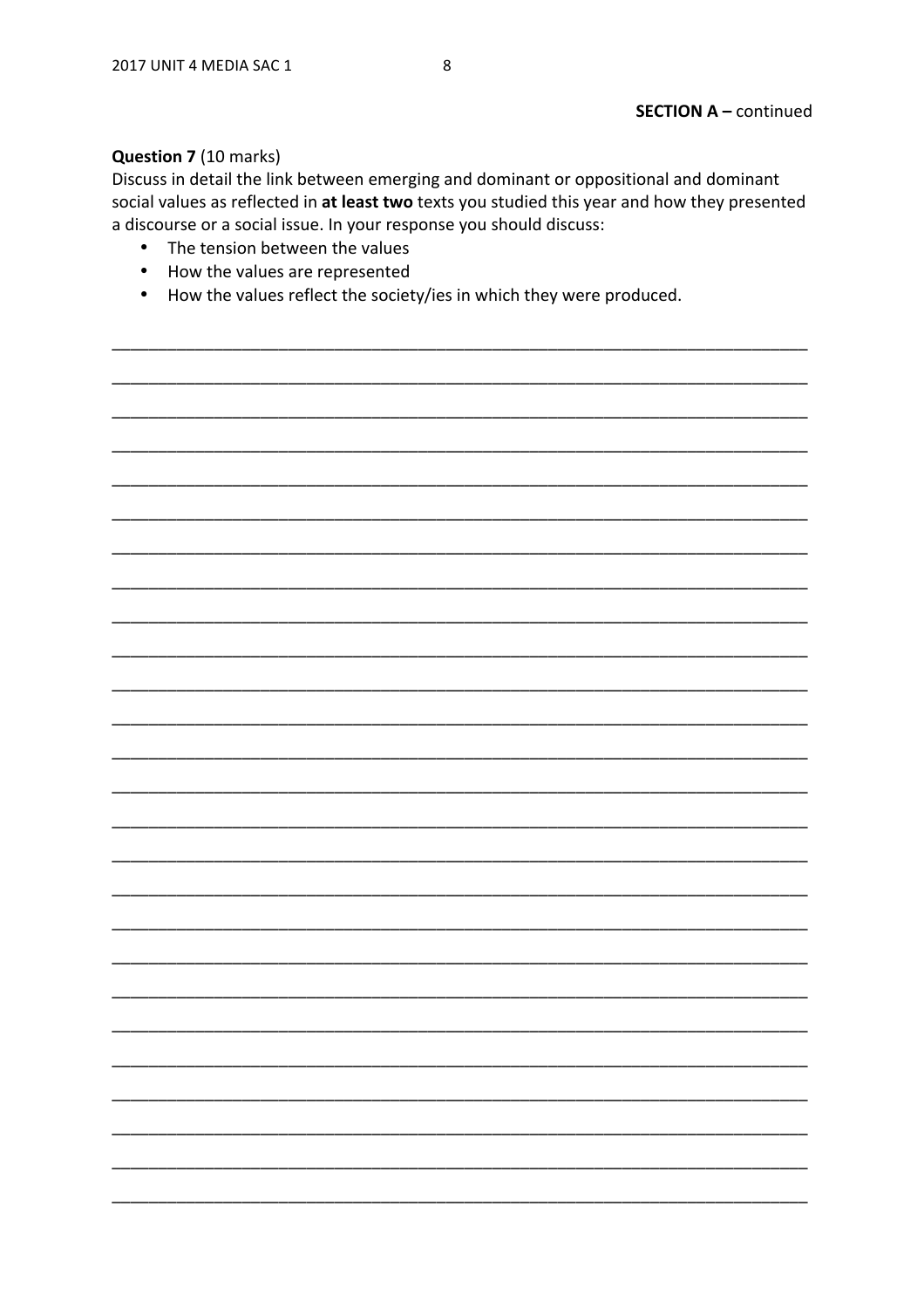**SECTION A - continued**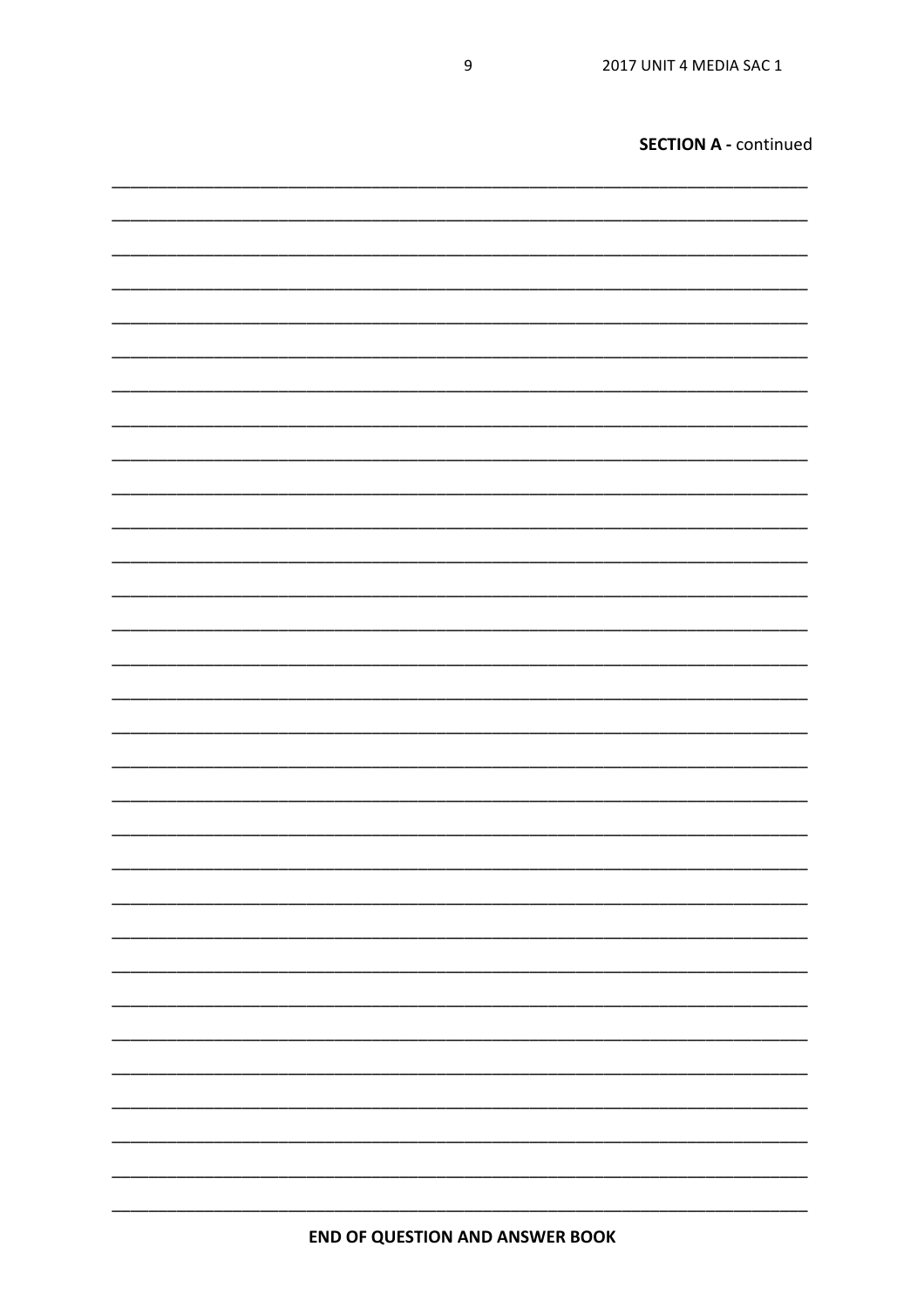**Extra space for responses** 

Clearly number all responses in this space.

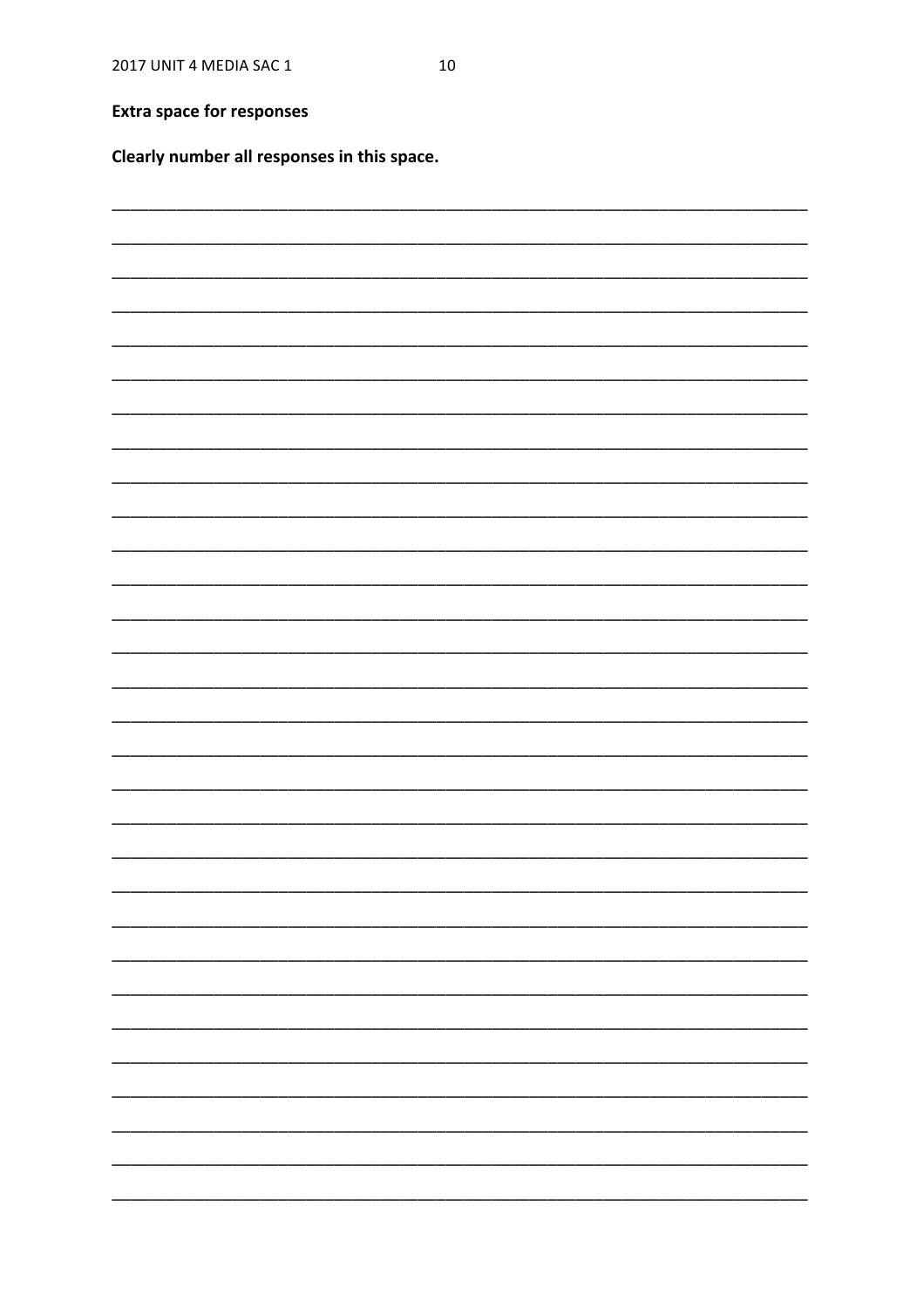| 11 | 2017 UNIT 4 MEDIA SAC 1 |
|----|-------------------------|
|    |                         |
|    |                         |
|    |                         |
|    |                         |
|    |                         |
|    |                         |
|    |                         |
|    |                         |
|    |                         |
|    |                         |
|    |                         |
|    |                         |
|    |                         |
|    |                         |
|    |                         |
|    |                         |

 $\overline{\phantom{0}}$ 

 $\overline{\phantom{0}}$ 

 $\overline{a}$  $\overline{\phantom{a}}$ L.  $\overline{a}$  $\overline{\phantom{a}}$